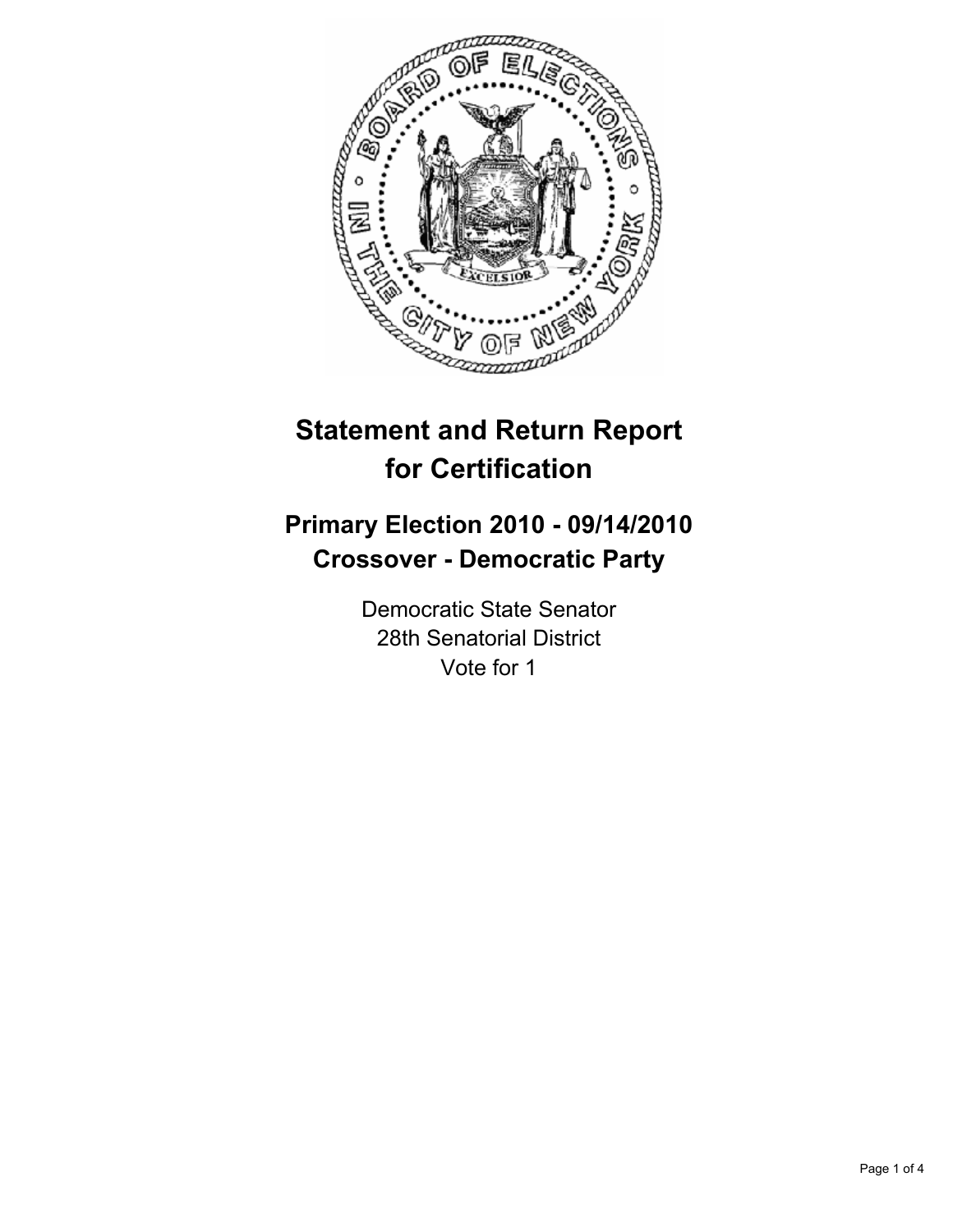

#### **New York County**

| <b>PUBLIC COUNTER</b>             | 7,137       |
|-----------------------------------|-------------|
| <b>EMERGENCY</b>                  | 16          |
| <b>ABSENTEE/MILITARY</b>          | 192         |
| <b>AFFIDAVIT</b>                  | 152         |
| <b>MARK ESCOFFERY-BEY</b>         | 984         |
| <b>JOSE M SERRANO</b>             | 4,714       |
| ADAM CLAYTON POWELL IV (WRITE-IN) | 1           |
| ALFRED CACTELLANOS (WRITE-IN)     | 1           |
| ANTAHO (WRITE-IN)                 | 1           |
| BILL PERKINS (WRITE-IN)           | 5           |
| CANDIDATO ANOTADO (WRITE-IN)      | $\mathbf 1$ |
| CARLUEI (WRITE-IN)                | 1           |
| CAROLYN MALONEY (WRITE-IN)        | 1           |
| CHANGE (WRITE-IN)                 | 1           |
| CHARLES BARRON (WRITE-IN)         | 1           |
| CHARLES RANGEL (WRITE-IN)         | 2           |
| CHUCH BURKSY (WRITE-IN)           | 1           |
| DANIEL GOLDIN (WRITE-IN)          | 1           |
| DAVID PATERSON (WRITE-IN)         | 1           |
| FERNANDO SALICRUP (WRITE-IN)      | 1           |
| JIM LUCE (WRITE-IN)               | 1           |
| JOSE GRAJJALES (WRITE-IN)         | 3           |
| LIZ KRUEGER (WRITE-IN)            | 1           |
| MARK ESCOFFERY-BEY (WRITE-IN)     | $\mathbf 1$ |
| NO NAME (WRITE-IN)                | 55          |
| ROBERTO RODRIGUEZ (WRITE-IN)      | 1           |
| YMA RODRIGUEZ (WRITE-IN)          | 1           |
| <b>Total Votes</b>                | 5,780       |

#### **Bronx County**

| <b>PUBLIC COUNTER</b>            | 5,636 |
|----------------------------------|-------|
| <b>EMERGENCY</b>                 | 10    |
| ABSENTEE/MILITARY                | 96    |
| <b>AFFIDAVIT</b>                 | 86    |
| <b>MARK ESCOFFERY-BEY</b>        | 759   |
| <b>JOSE M SERRANO</b>            | 4,308 |
| AUGUSTINE DEJESUS (WRITE-IN)     | 1     |
| ERIC T SCHNEIDERMAN (WRITE-IN)   | 1     |
| ESPADA (WRITE-IN)                | 1     |
| <b>GUSTAVO RIVERA (WRITE-IN)</b> | 3     |
| PEDRO ESPADA (WRITE-IN)          | 1     |
| RANGEL (WRITE-IN)                | 1     |
| REUBEN DIAZ (WRITE-IN)           | 1     |
| RUBEN DIAZ (WRITE-IN)            | 1     |
| RUBEN RIOS (WRITE-IN)            | 1     |
| <b>Total Votes</b>               | 5,078 |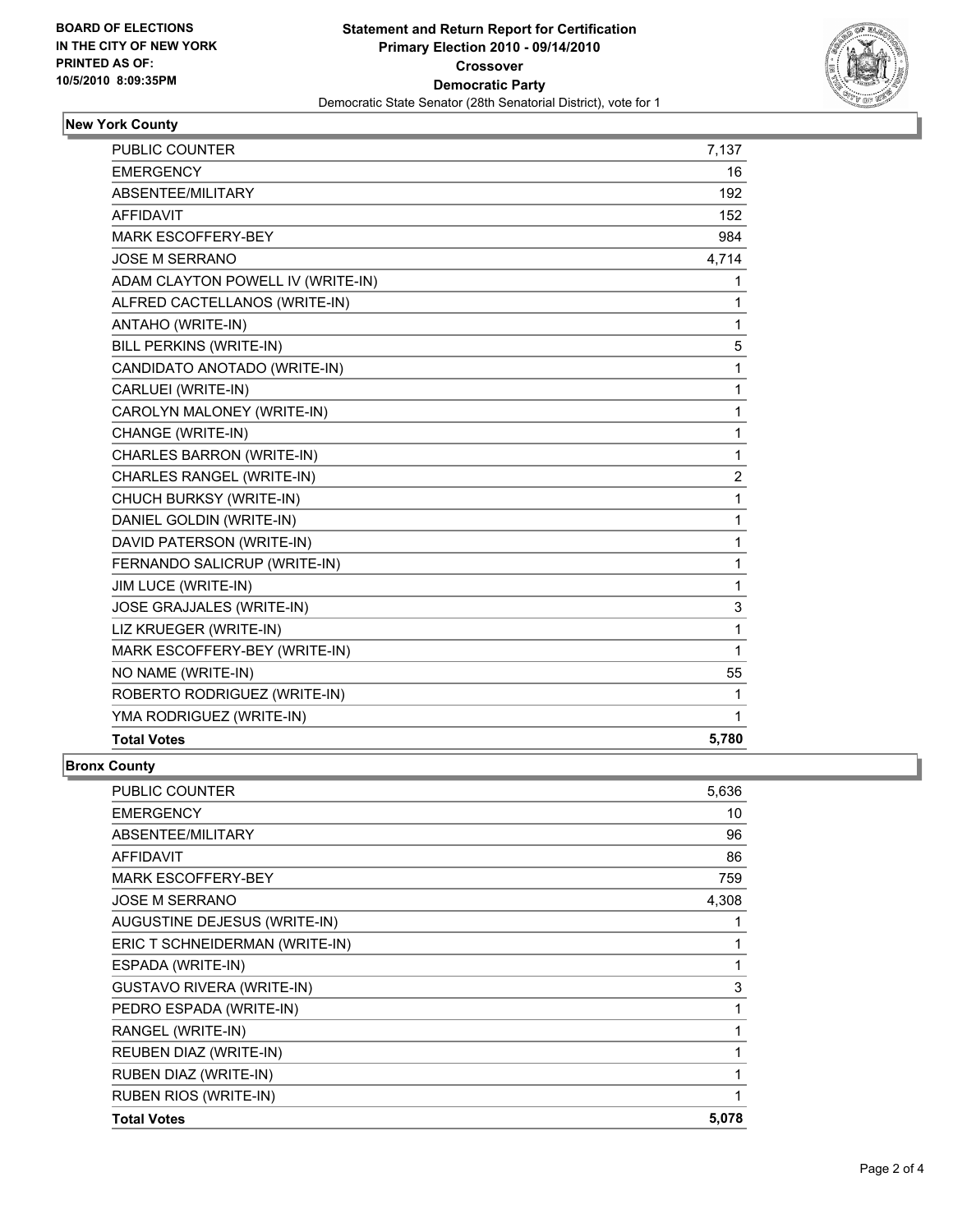

#### **Total for Democratic State Senator (28th Senatorial District)**

| PUBLIC COUNTER                    | 12,773 |
|-----------------------------------|--------|
| <b>EMERGENCY</b>                  | 26     |
| <b>ABSENTEE/MILITARY</b>          | 288    |
| AFFIDAVIT                         | 238    |
| MARK ESCOFFERY-BEY                | 1,743  |
| JOSE M SERRANO                    | 9,022  |
| ADAM CLAYTON POWELL IV (WRITE-IN) | 1      |
| ALFRED CACTELLANOS (WRITE-IN)     | 1      |
| ANTAHO (WRITE-IN)                 | 1      |
| AUGUSTINE DEJESUS (WRITE-IN)      | 1      |
| BILL PERKINS (WRITE-IN)           | 5      |
| CANDIDATO ANOTADO (WRITE-IN)      | 1      |
| CARLUEI (WRITE-IN)                | 1      |
| CAROLYN MALONEY (WRITE-IN)        | 1      |
| CHANGE (WRITE-IN)                 | 1      |
| CHARLES BARRON (WRITE-IN)         | 1      |
| CHARLES RANGEL (WRITE-IN)         | 2      |
| CHUCH BURKSY (WRITE-IN)           | 1      |
| DANIEL GOLDIN (WRITE-IN)          | 1      |
| DAVID PATERSON (WRITE-IN)         | 1      |
| ERIC T SCHNEIDERMAN (WRITE-IN)    | 1      |
| ESPADA (WRITE-IN)                 | 1      |
| FERNANDO SALICRUP (WRITE-IN)      | 1      |
| GUSTAVO RIVERA (WRITE-IN)         | 3      |
| <b>JIM LUCE (WRITE-IN)</b>        | 1      |
| JOSE GRAJJALES (WRITE-IN)         | 3      |
| LIZ KRUEGER (WRITE-IN)            | 1      |
| MARK ESCOFFERY-BEY (WRITE-IN)     | 1      |
| NO NAME (WRITE-IN)                | 55     |
| PEDRO ESPADA (WRITE-IN)           | 1      |
| RANGEL (WRITE-IN)                 | 1      |
| REUBEN DIAZ (WRITE-IN)            | 1      |
| ROBERTO RODRIGUEZ (WRITE-IN)      | 1      |
| RUBEN DIAZ (WRITE-IN)             | 1      |
| RUBEN RIOS (WRITE-IN)             | 1      |
| YMA RODRIGUEZ (WRITE-IN)          | 1      |
| <b>Total Votes</b>                | 10,858 |